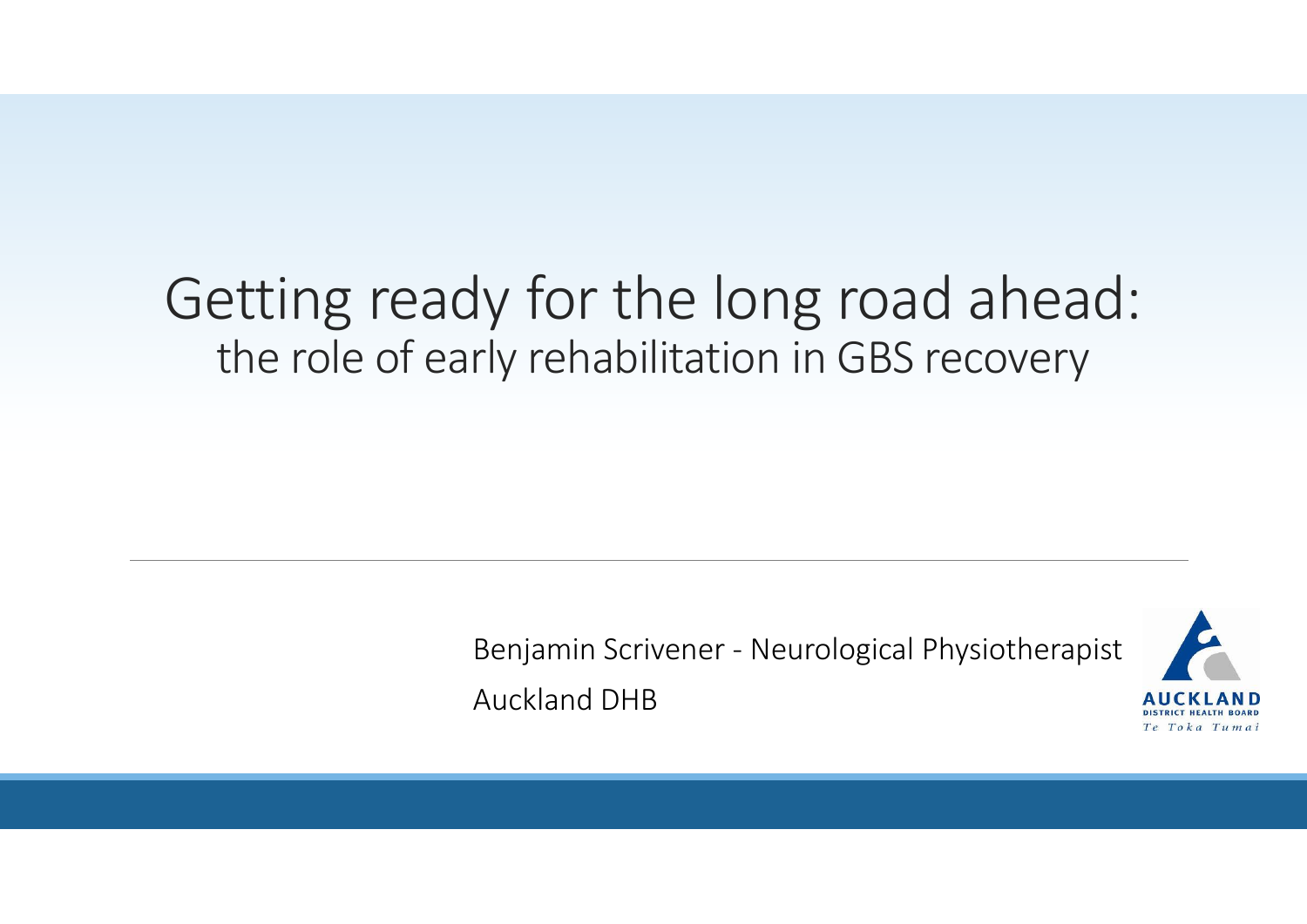## How early is early?



*Willison, Jacobs & van Doorn (2016)*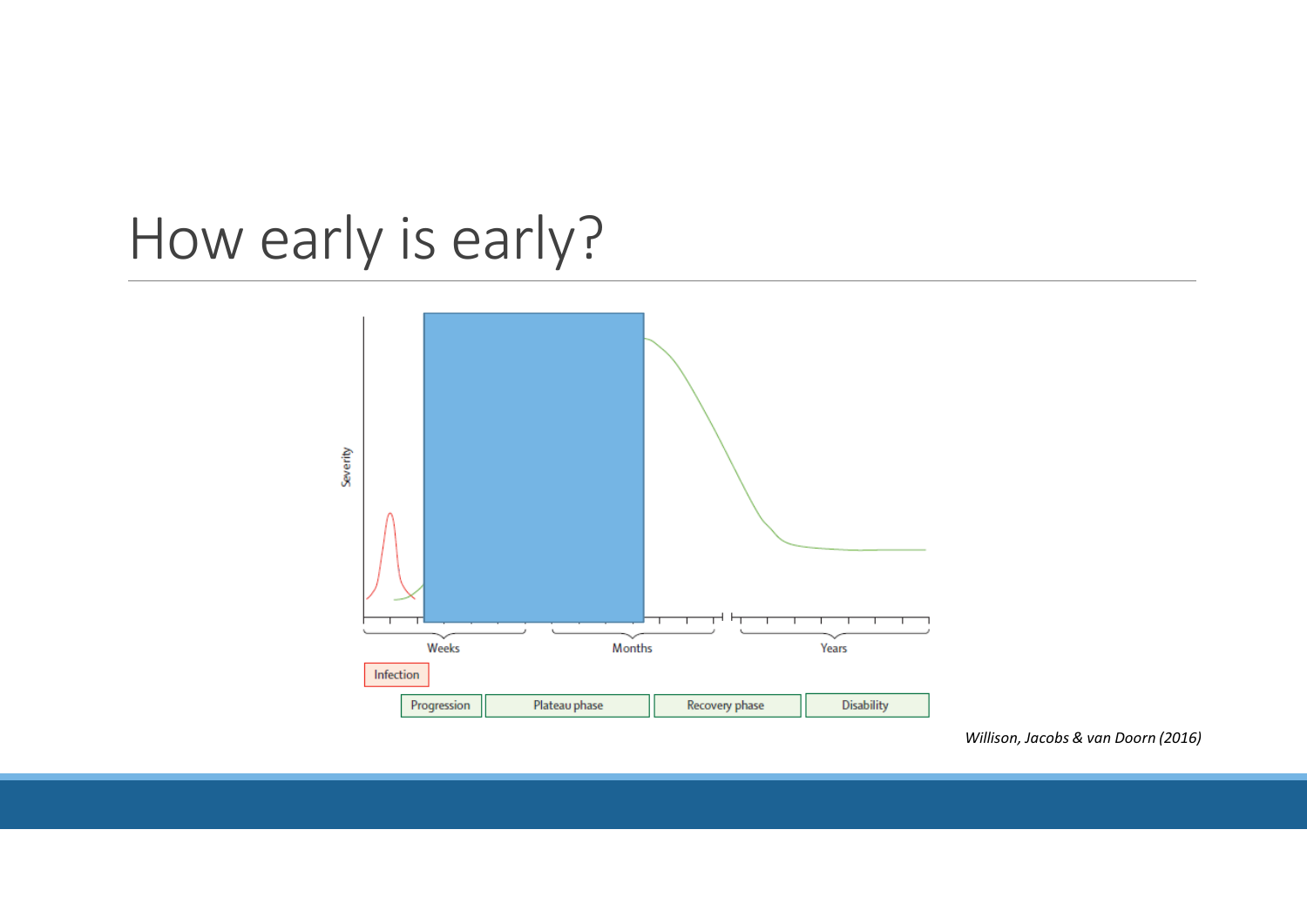## Who's involved?

- Patient
- Family, friends, other supports
- Health Care assistants
- Medical/Neurology teams
- Nurses
- Occupational Therapists
- $"$  Physiothe
- $"$  Psycholog
- $"$  Social wo
- $"$  Speech ar
- Therapy  $$
- …and more

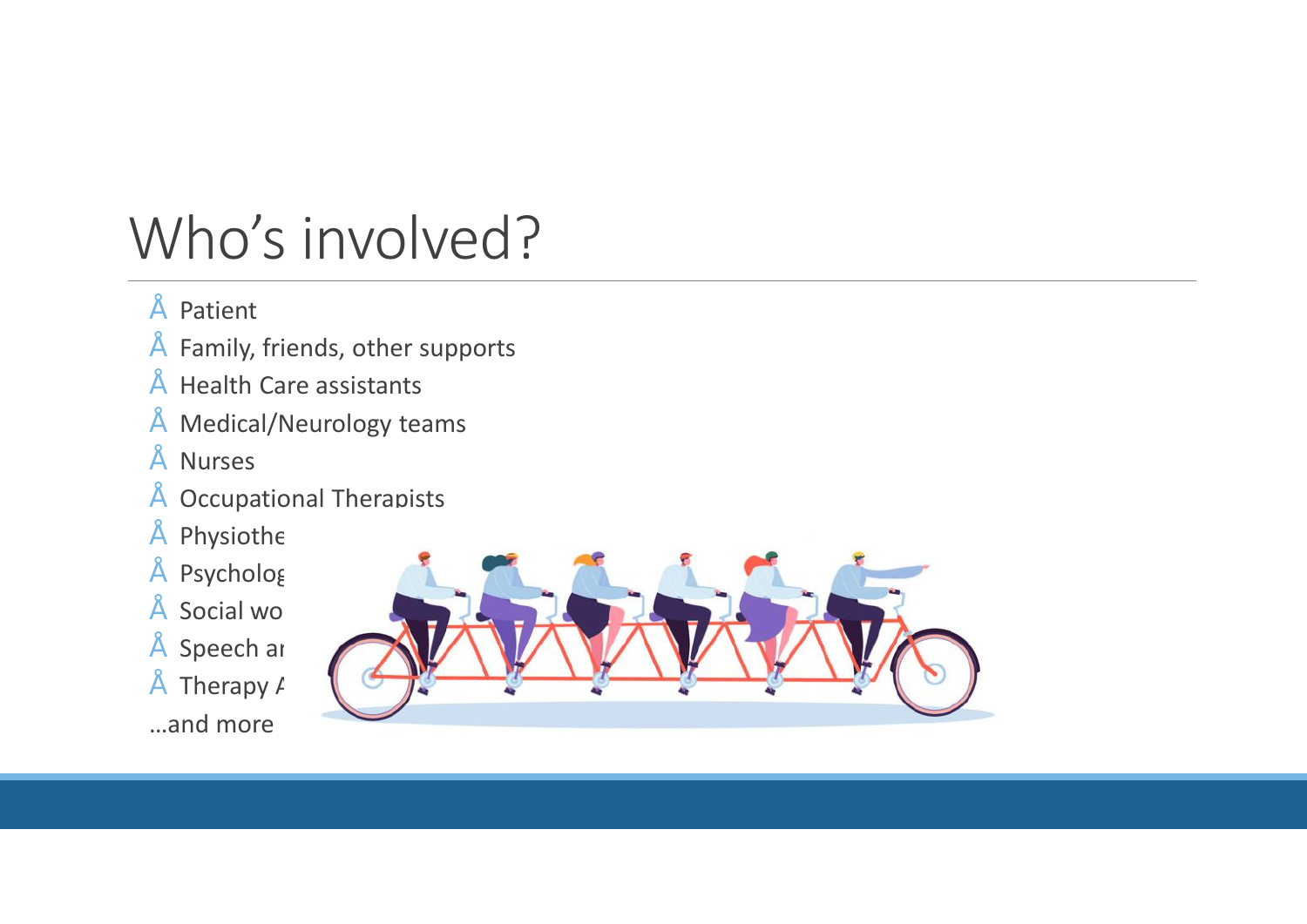## Goals of early rehabilitation



• Causing excessive fatigue and pain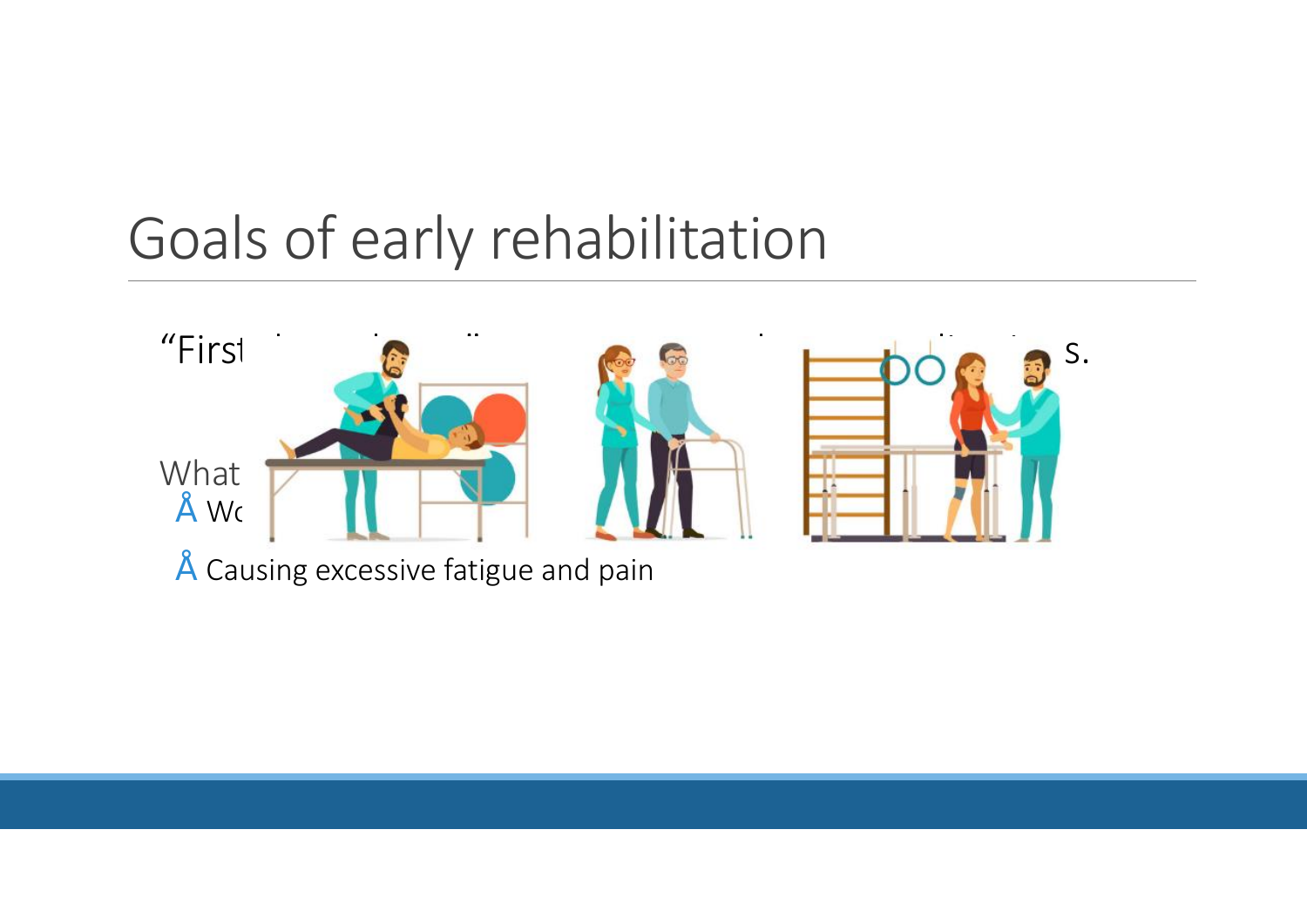# What can go wrong in severe cases?

- GBS symptoms:
- Muscle paralysis
- Loss of feeling (sensation)
- Poor regulation of heart rate and rhythm, breathing and digestive systems.

 $"$  Pain



#### Immobility and bed rest:

- loss of muscle fibres and bulk (atrophy)
- loss of muscle-tendon length
- joint stiffness
- loss of lung volume
- slowed gut peristalsis
- decreased cardiac reserve
- increased blood viscosity
- $\tilde{ }$  and much more...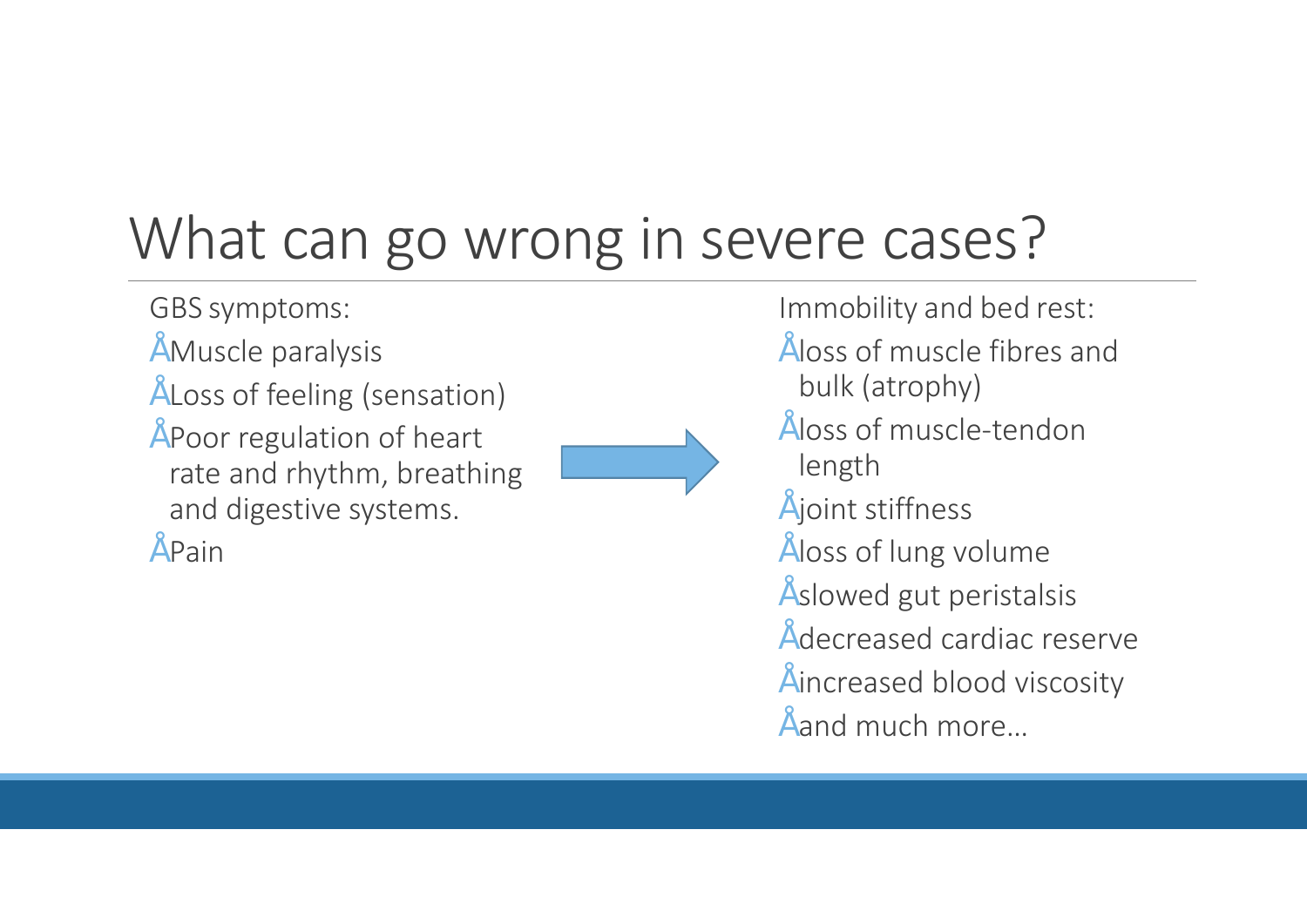### Weakness and musculoskeletal issues

- Muscle atrophy
- Contracture
- Joint instability & subluxation

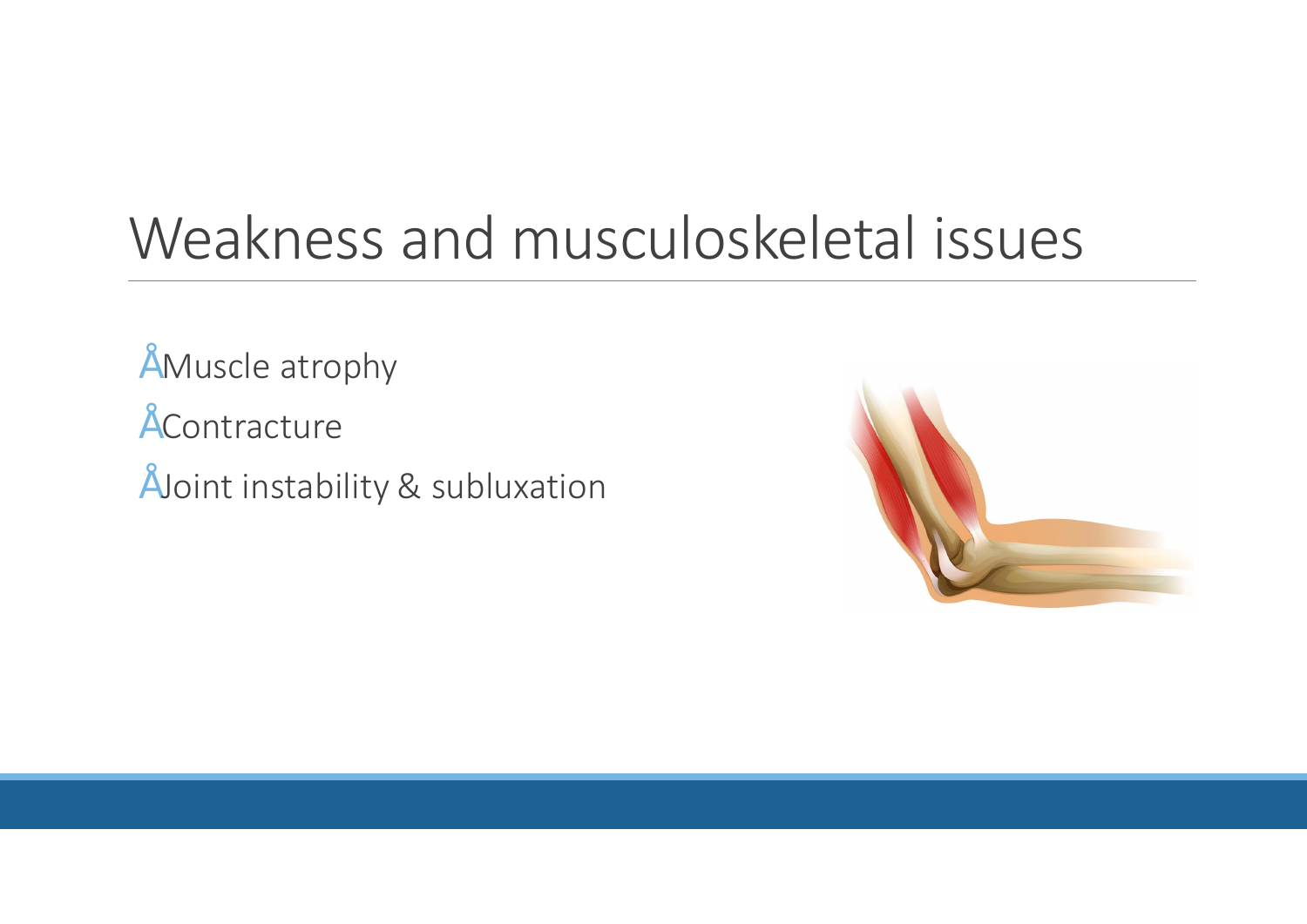## Musculoskeletal care

- Strict positioning and regular changes
- Careful handling of limbs when transferring or moving in bed.
- Gentle passive movements and appropriately graded exercises with guidance from a therapist
- Appropriately prescribed and carefully monitored orthotics or splints

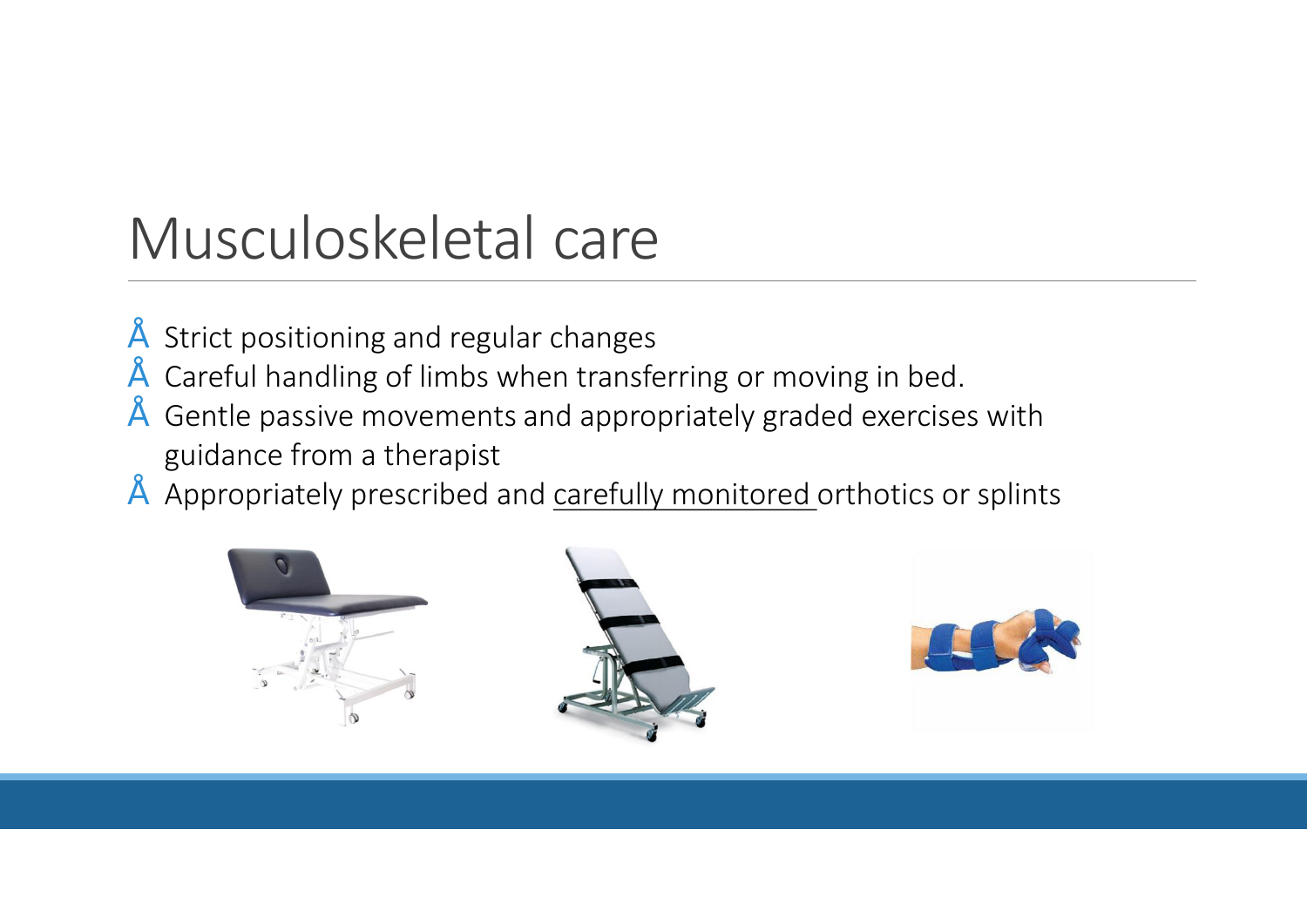### Respiratory issues

Up to 70% of patients with GBS may experience respiratory complications *(Mullings, et al 2010).* 

• Shortness of breath • Difficulty clearing phlegm • Ineffective cough

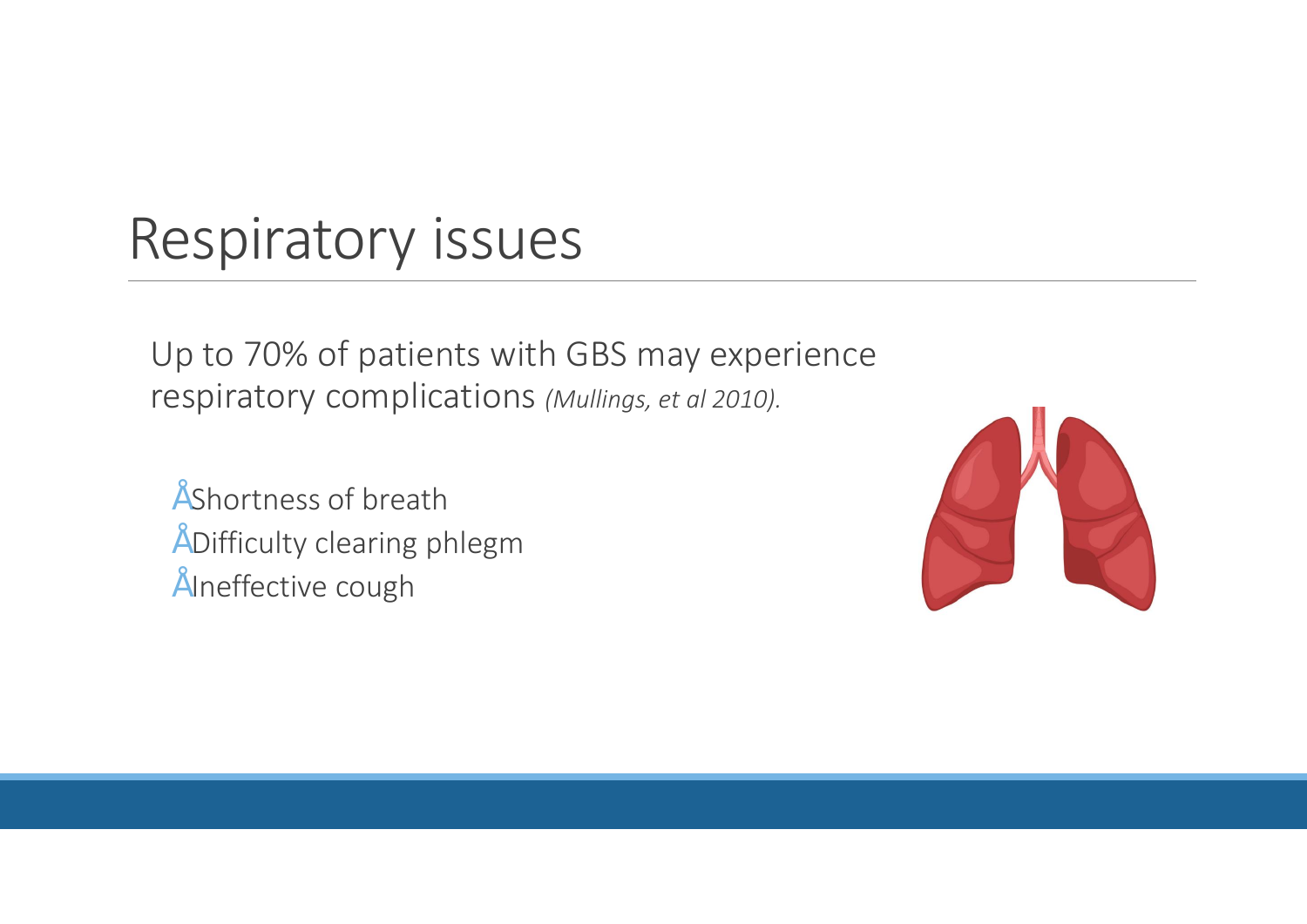### Respiratory care

• Notify your nurse or medical team if you have any concerns with your breathing.

• Optimise your positioning both in and out of bed, so your lungs are in the best position to ventilate.



Close



Close Re-positioning<br>
monitoring and mobilising Clearing phlegm<br>
monitoring and mobilising and mobilising



Respiratory Devices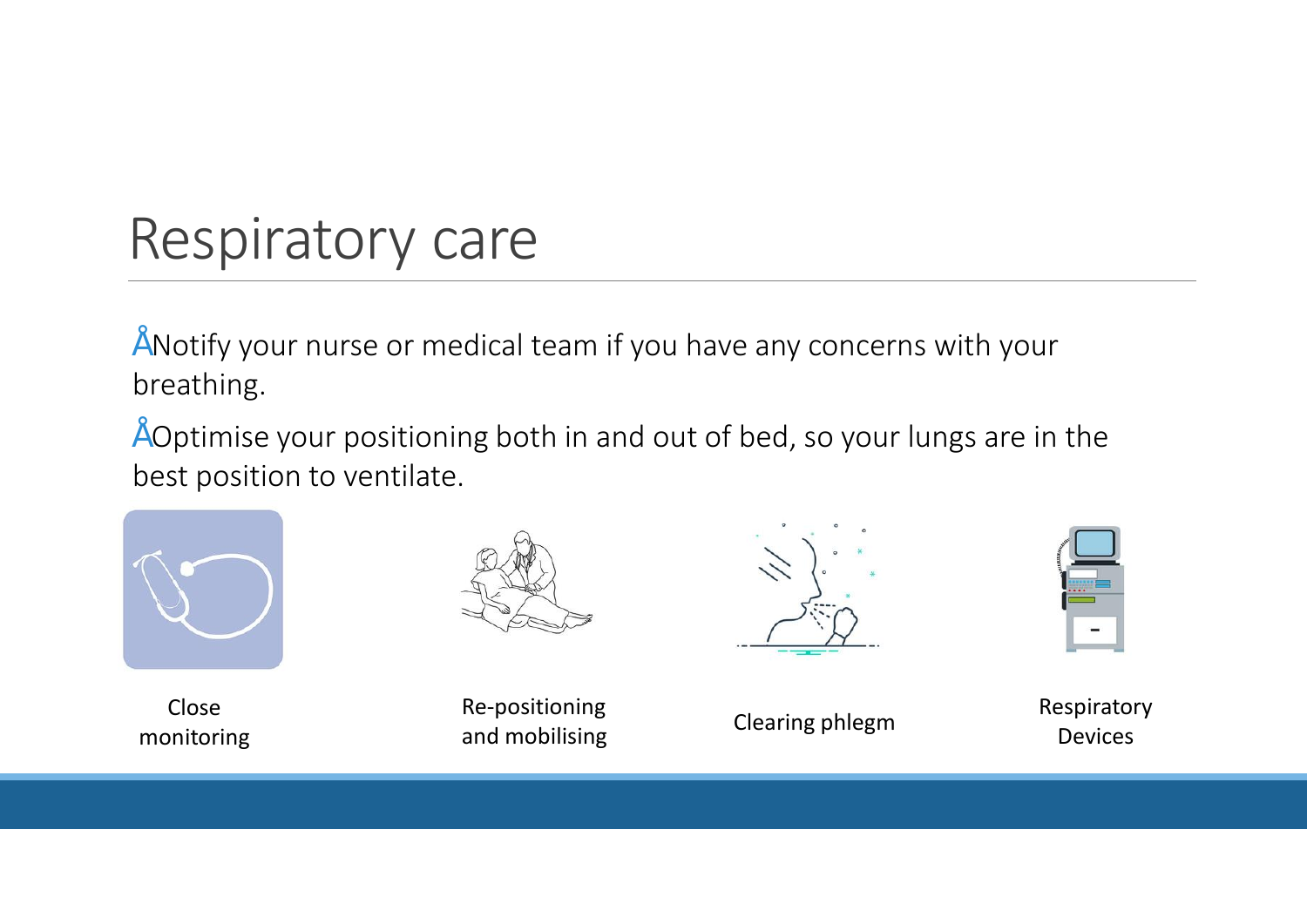## Altered stress response (Autonomic Dysfunction)

Autonomic issues may involve the cardiovascular, respiratory and digestive systems.

Severe and disproportional increases in blood pressure, heart rate, breathing and sweating *(Zaeem, et al 2018).* 

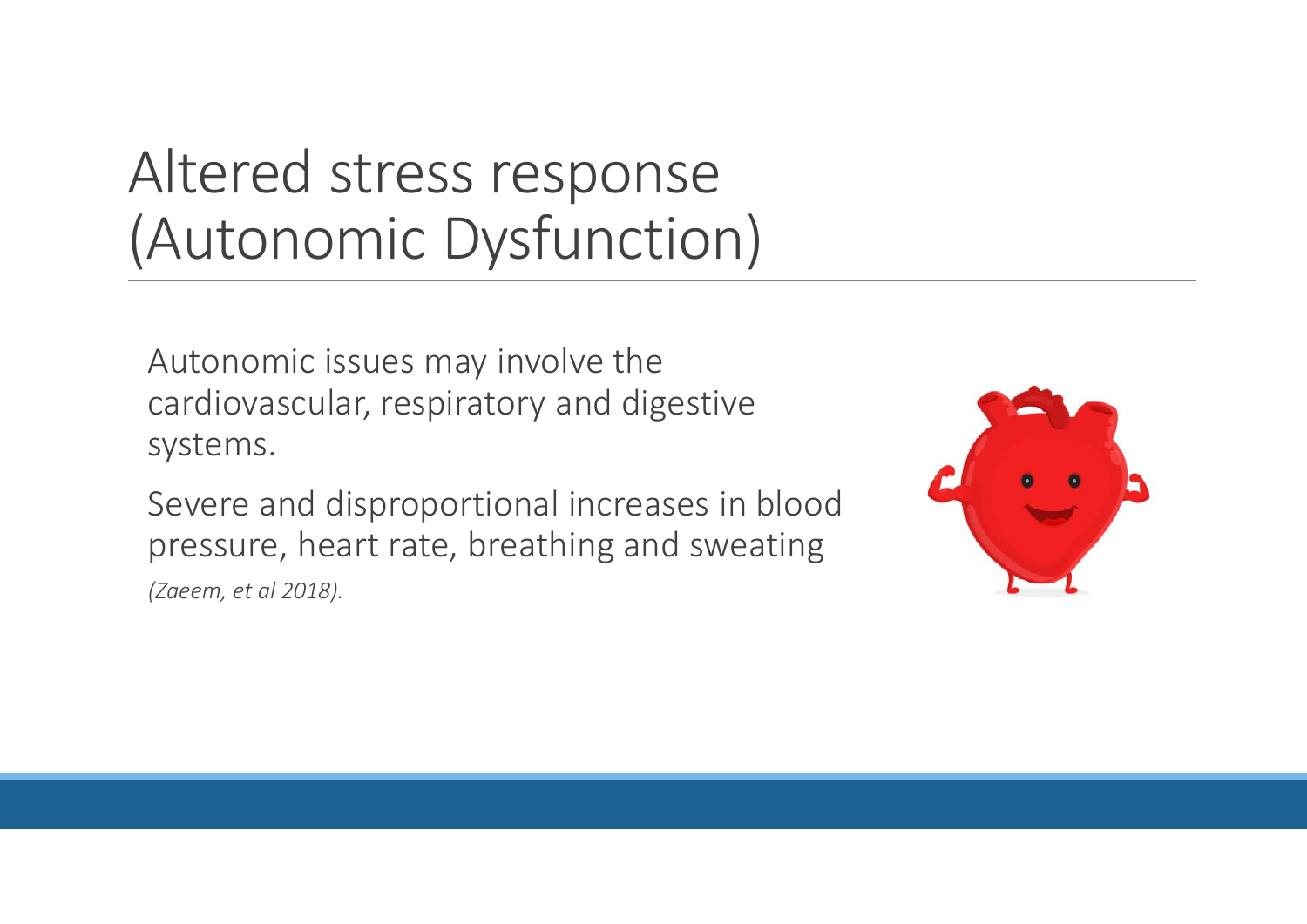## Cardiovascular care

- Get attention and help.
- Ensure catheters are flowing and routinely emptied, limbs are resting in comfortable positions, remove any restrictive garments or items that could be causing discomfort.
- If you are out of bed, you may need to be returned to bed and lay flat.
- Discuss an optimal medication strategy with your doctor.



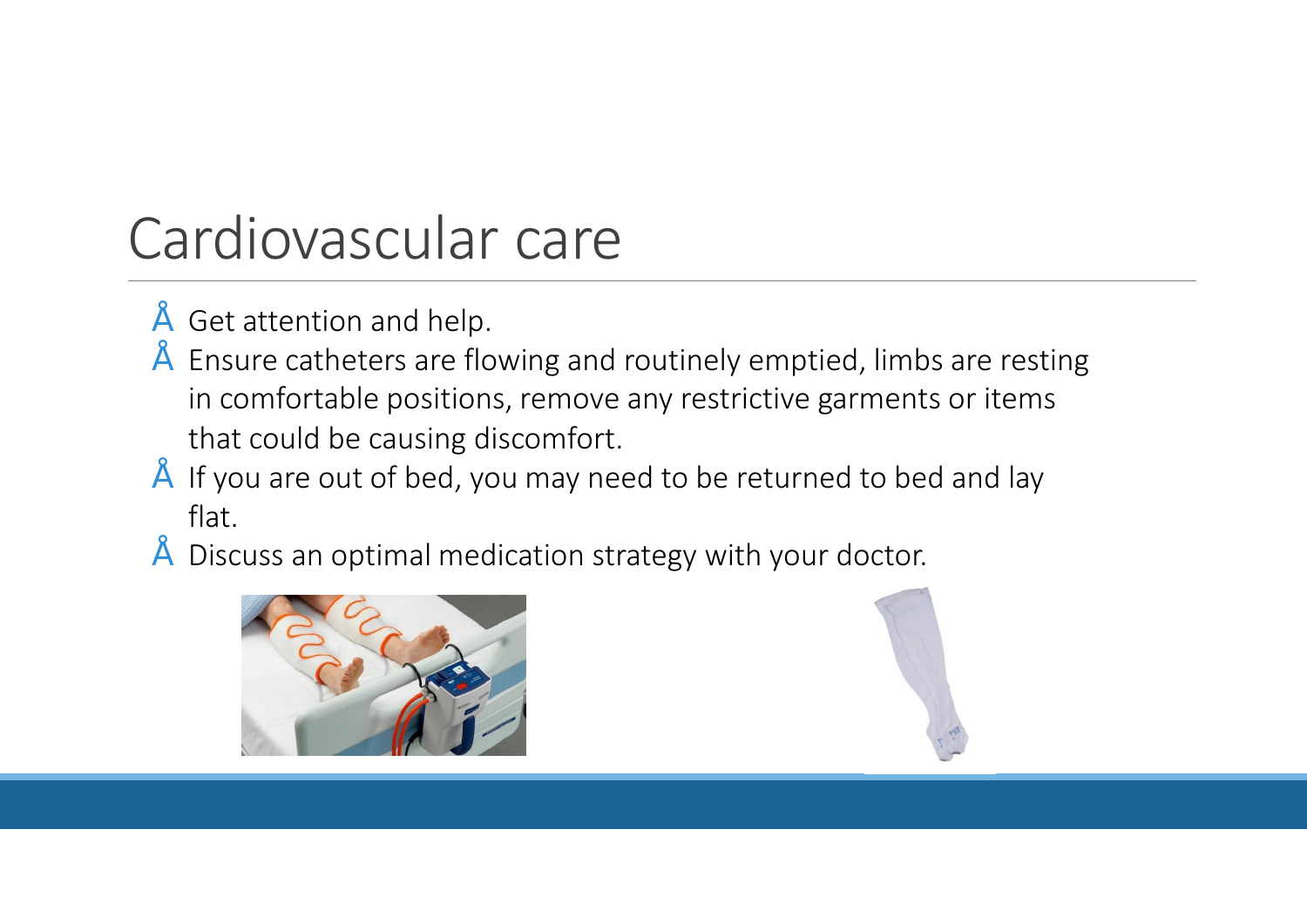# Swallowing

May also result from the disease process itself or complications relating to intubation or tracheostomy.

Increased effort swallowing or coughing after food and drink.

#### What may help

- Alert your nurse and medical team if you experience any increased difficulty with swallowing, choking or coughing when having food or drink.
- A Speech and Language Therapist (SLT) may be required to formally evaluate your swallow and establish a safe feeding plan.

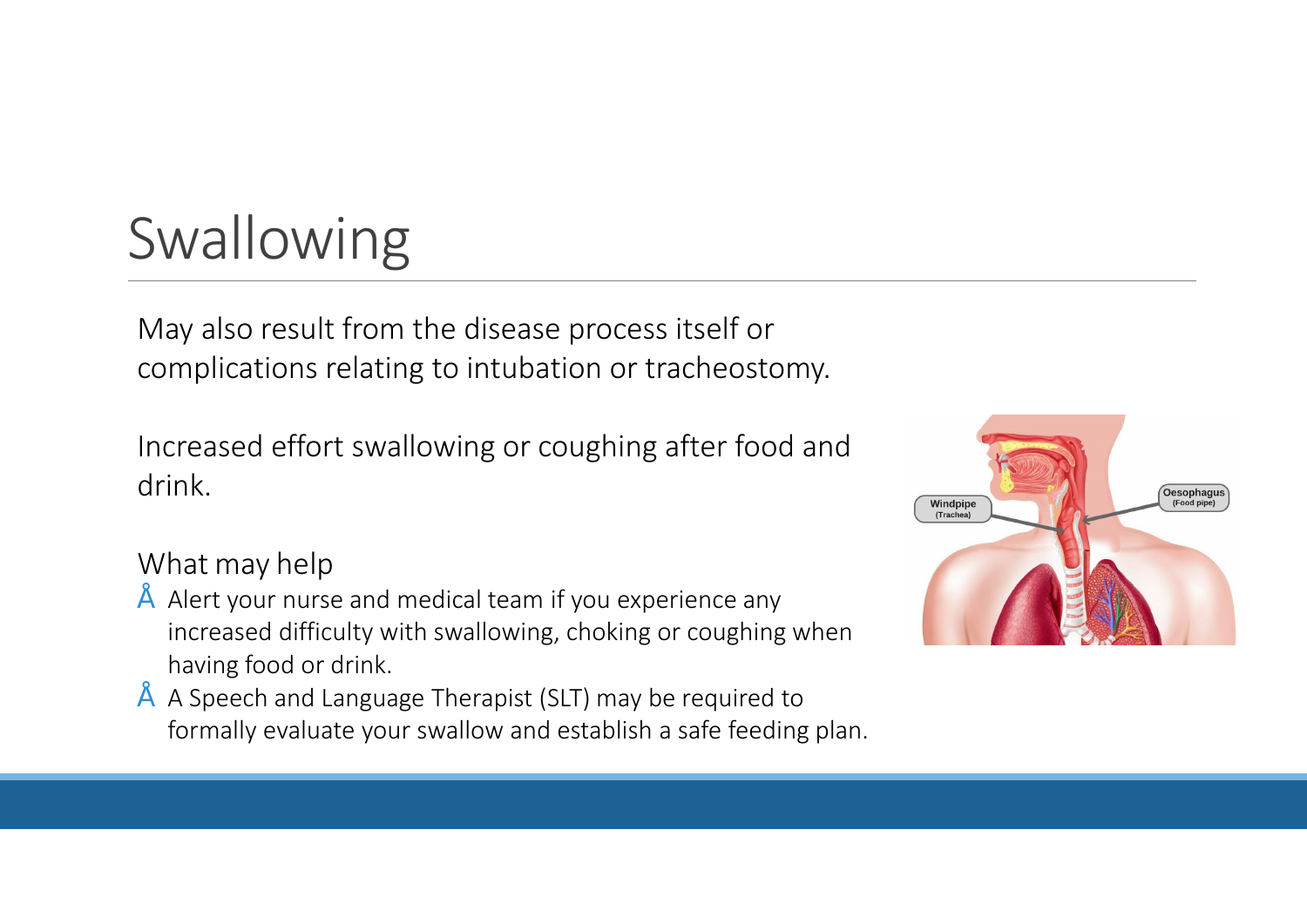## Communication

The degree of communication difficulty may depend on the severity of paralysis, need for tracheostomy and fatigue.

What may help

- A Speech and Language Therapist can be helpful to provide alternative communication strategies or devices.
- With tracheostomy, patients may be able to trial a speaking valve to communicate.



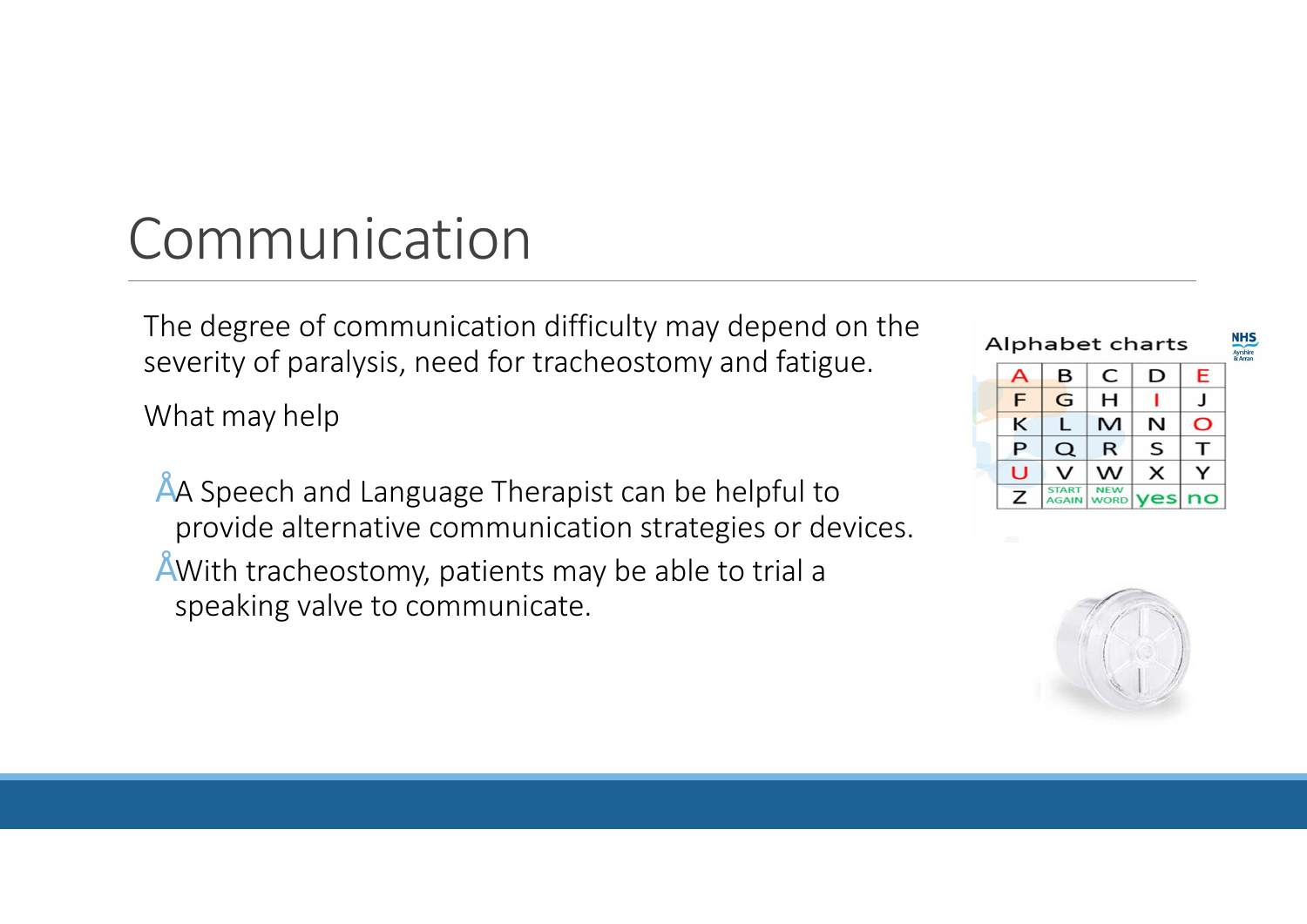# Blood clots (DVT, PE)

Commonly referred to as deep vein thrombosis (DVT) or pulmonary embolus (PE).

Estimated up to half of acute GBS admissions will develop thromboses and a further 15% will suffer pulmonary embolus.

Prolonged immobility, severe weakness, elderly and the presence of other medical complications places people at higher risk *(Ryabinkina et al. 2016).*

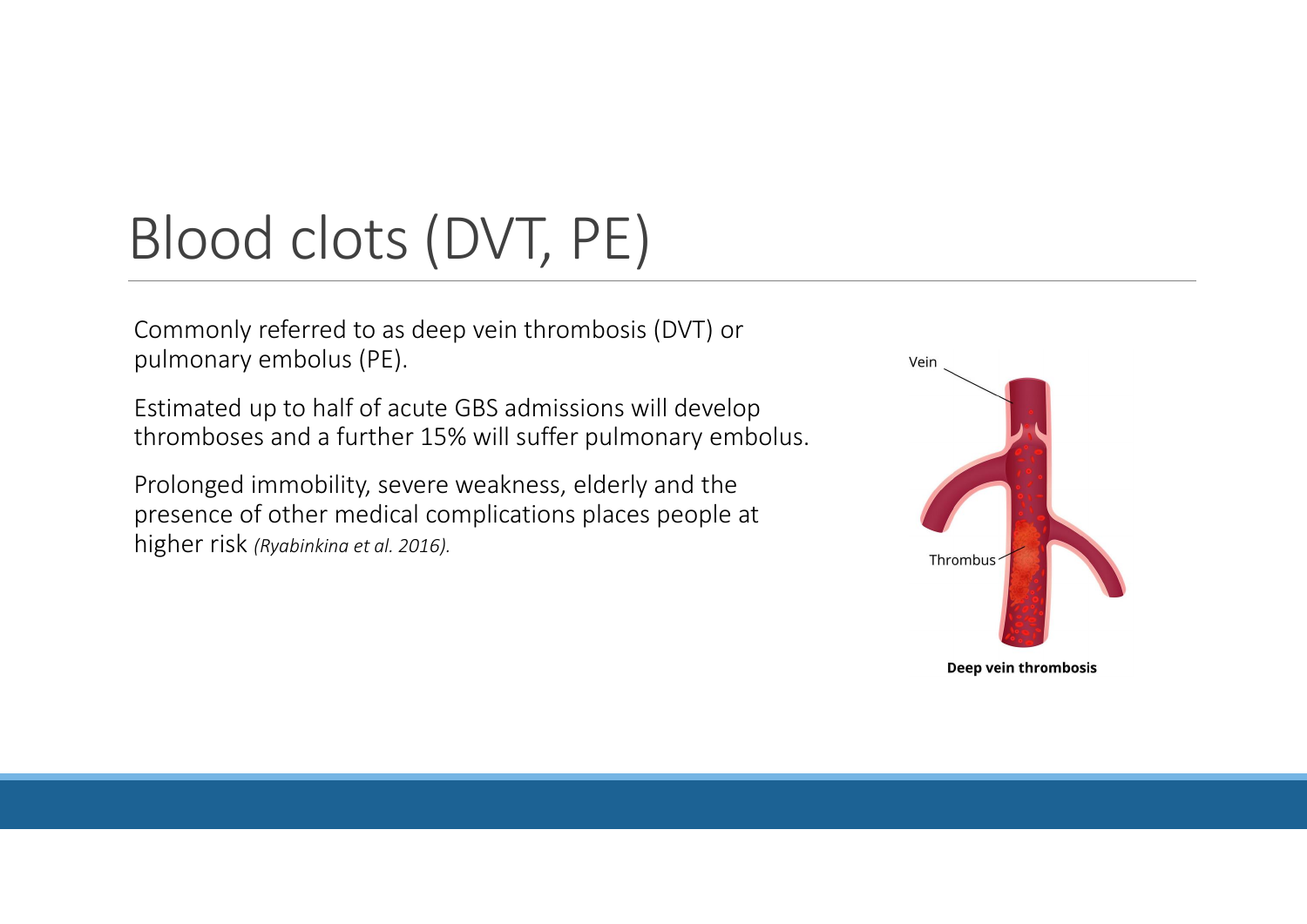# Pressure Injury (bed sores)

Altered sensation and immobility can significantly increase the risk of developing pressure areas.

- Elderly
- Poor nutrition
- Incontinence

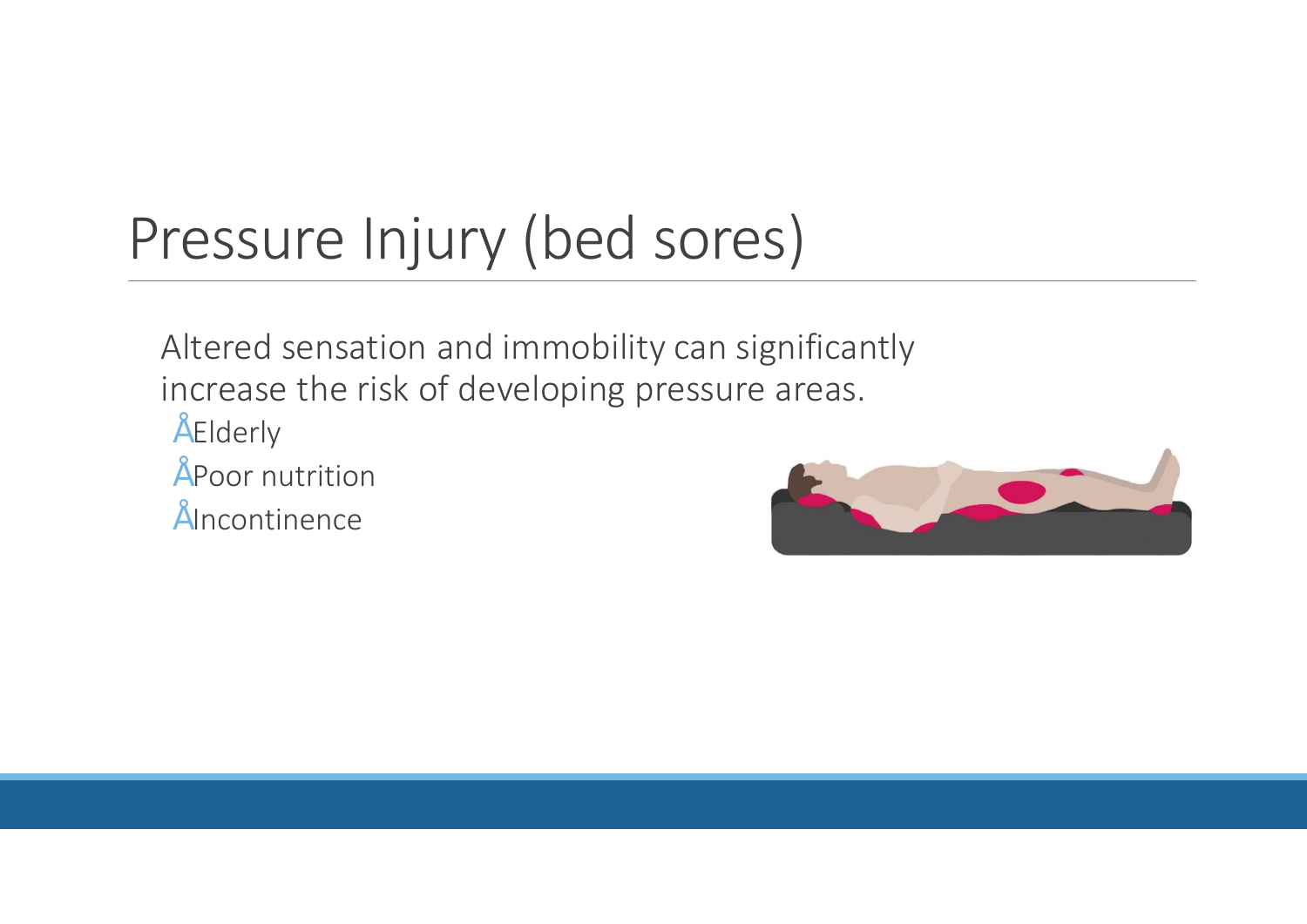# Pressure Injury Care

- Work with your nursing and therapy team to develop an individualised bed positioning, seating and mobility plan.
- Appropriately supportive mattress.
- Avoid prolonged static positions in bed or chairs.
- " Ask nurses to undertake regular skin checks.



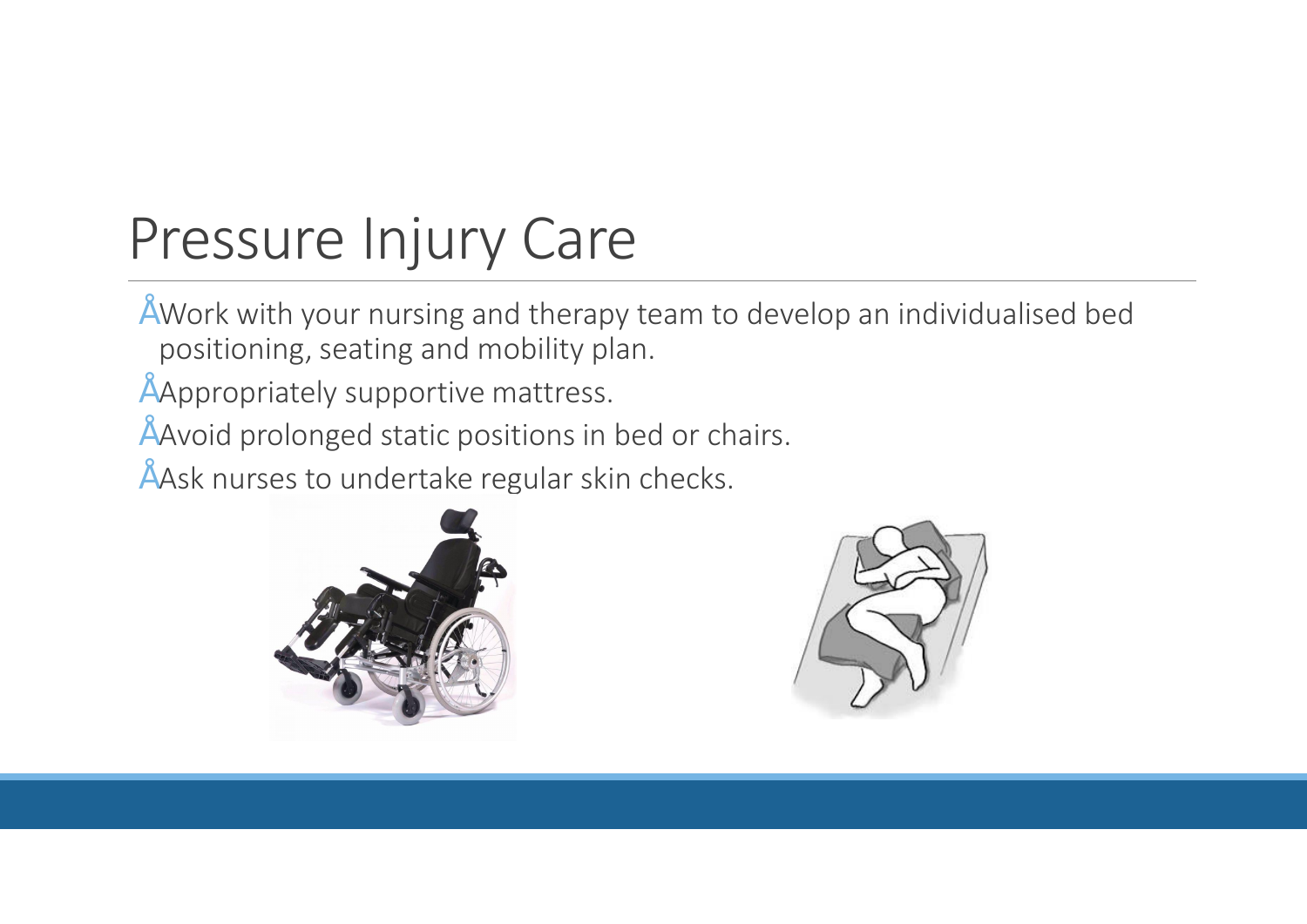### Mood

Low mood, frustration, fear, anxiety and other emotional difficulties are very common (*Brousseau, et al. 2005*).

#### What may help

- Know that there is support available.
- Psychological support can be very helpful.
- Set early rehab goals with your therapists.

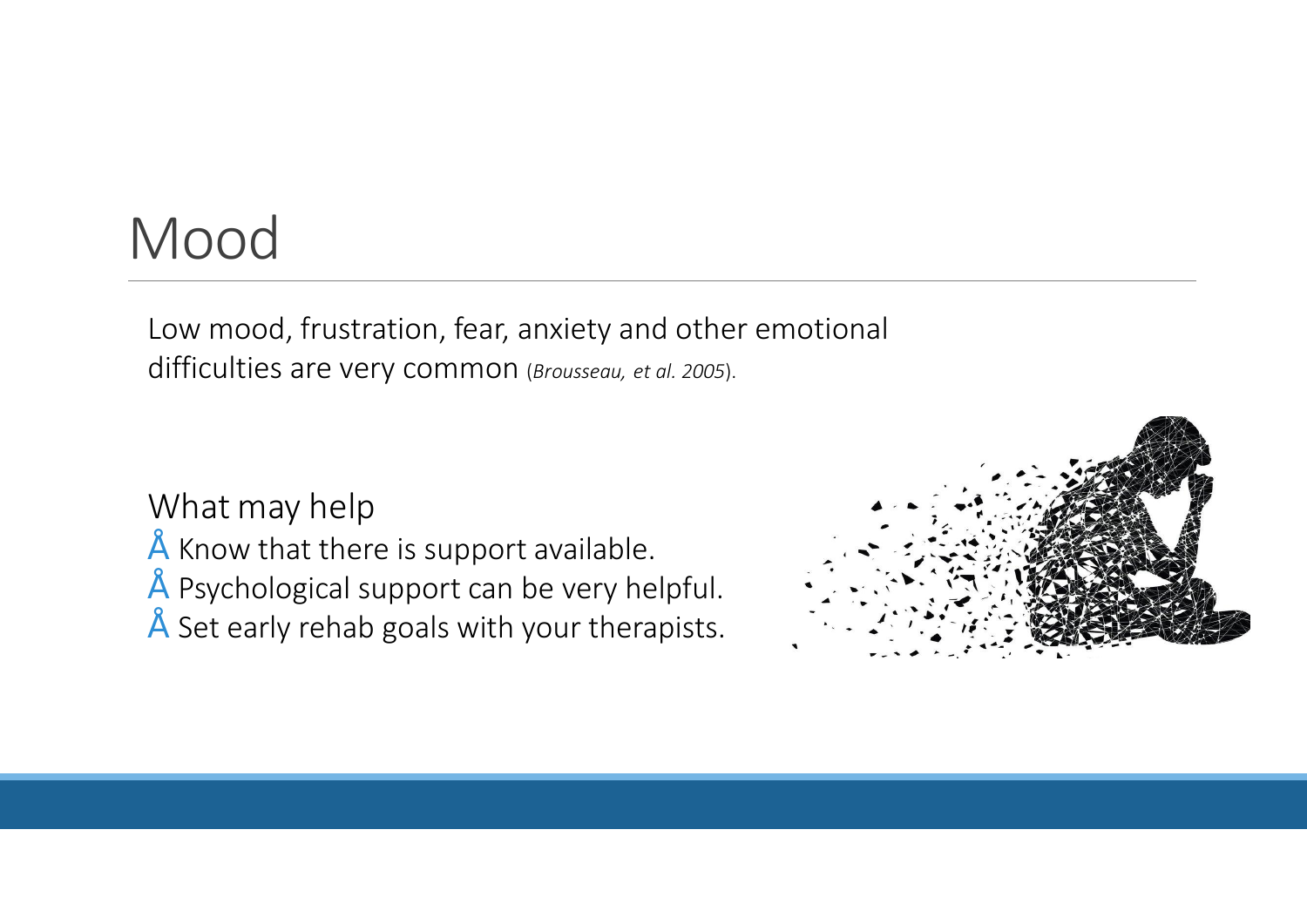### Pain

Nerve pain or 'neuropathic' pain affects approximately 80% of patients *(Merkies & Kieseier, 2016).* 

Intense shooting, sharp or burning pain that is felt in the extremities.



What may help

- Discuss pain relief options with your medical team.
- Take care when moving very weak and vulnerable limbs
- Know that pain often improves during the recovery phase.

Know Pain, Know Gain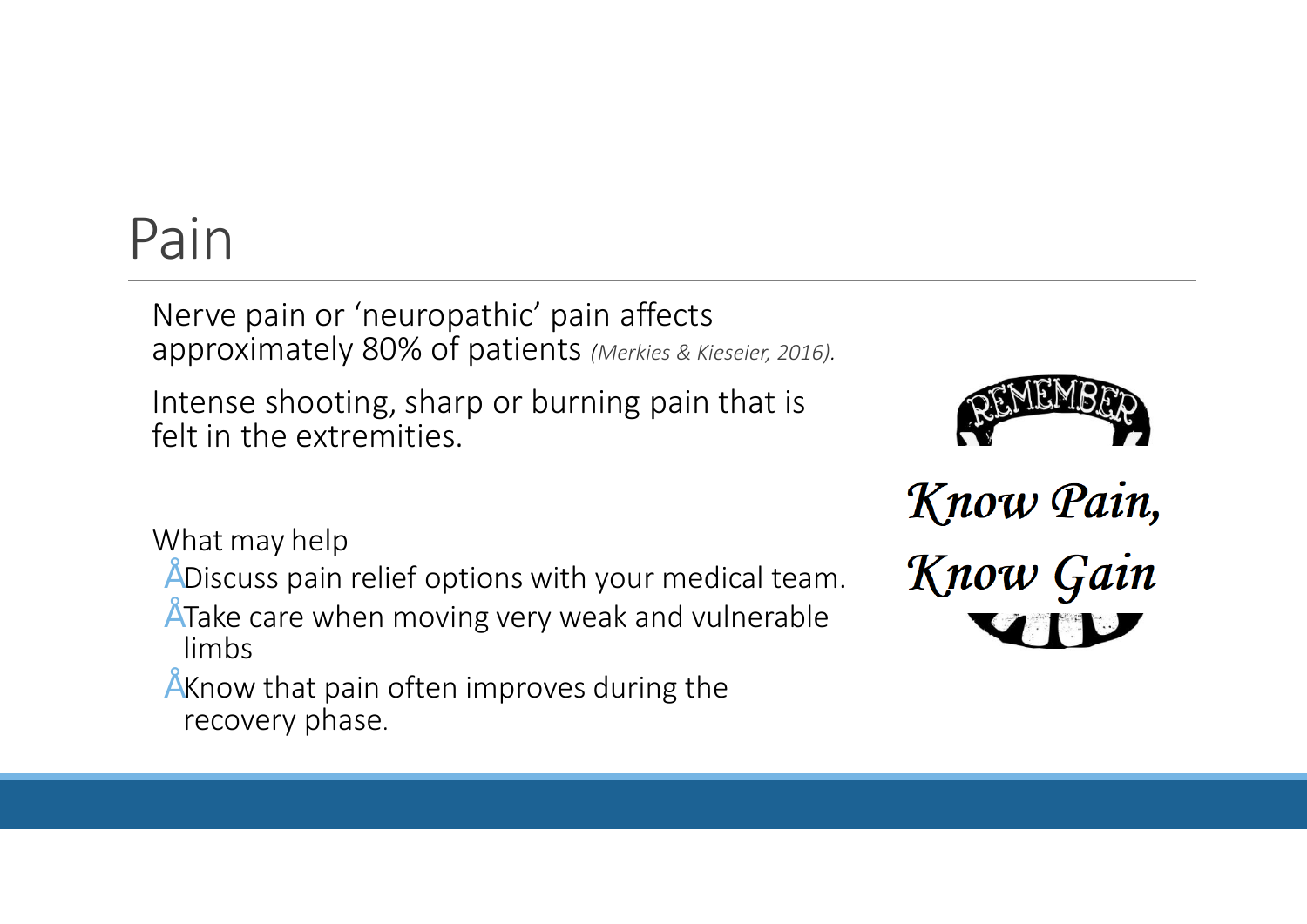# Fatigue

Very common in all stages of GBS and can be particularly severe in acute stages.

Not just general fatigue.

What may help

- Pace your activities, you may need to complete a task in blocks with rests in between.
- Set a timetable and prioritise what is important.

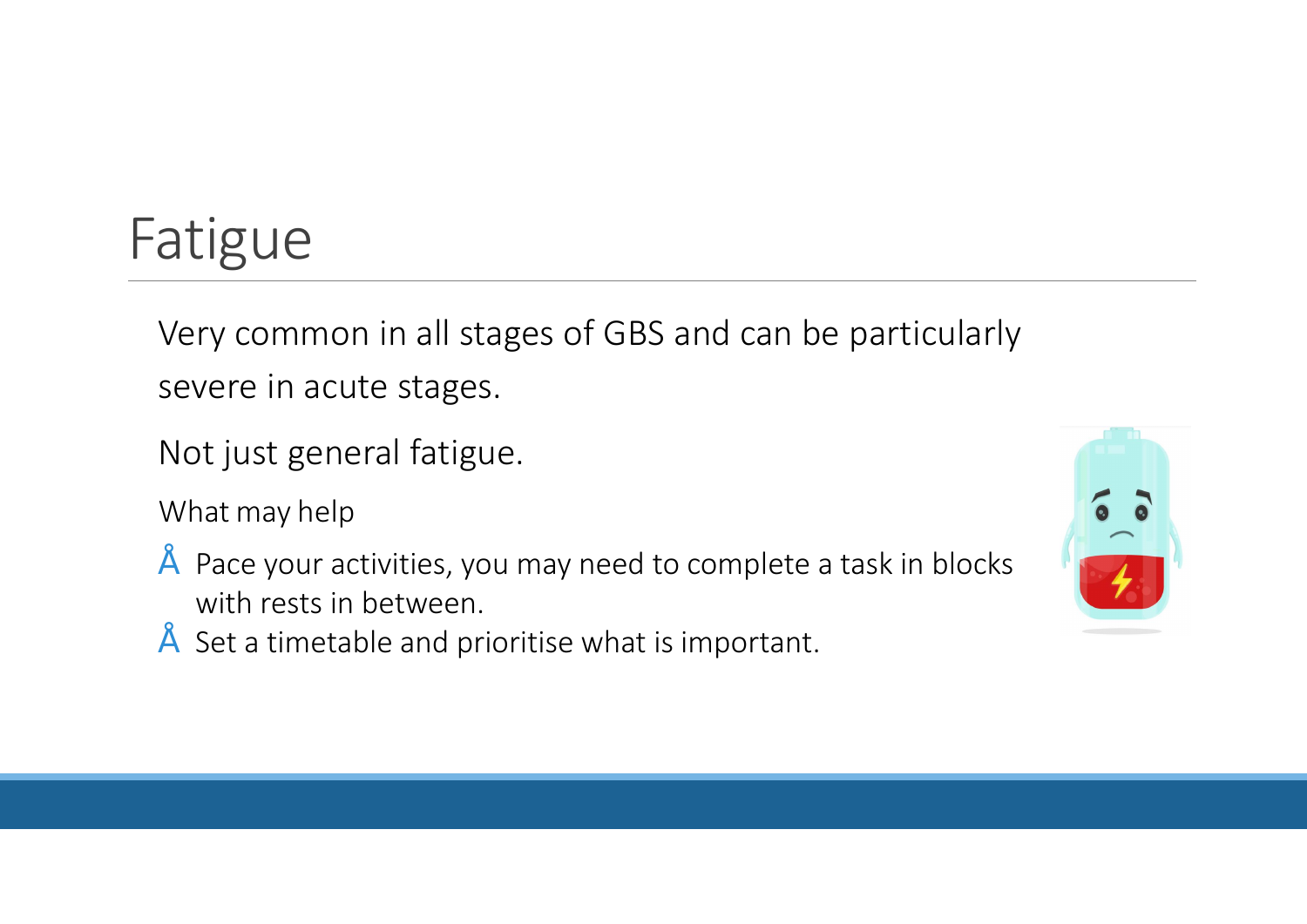### "Never confuse movement with action"